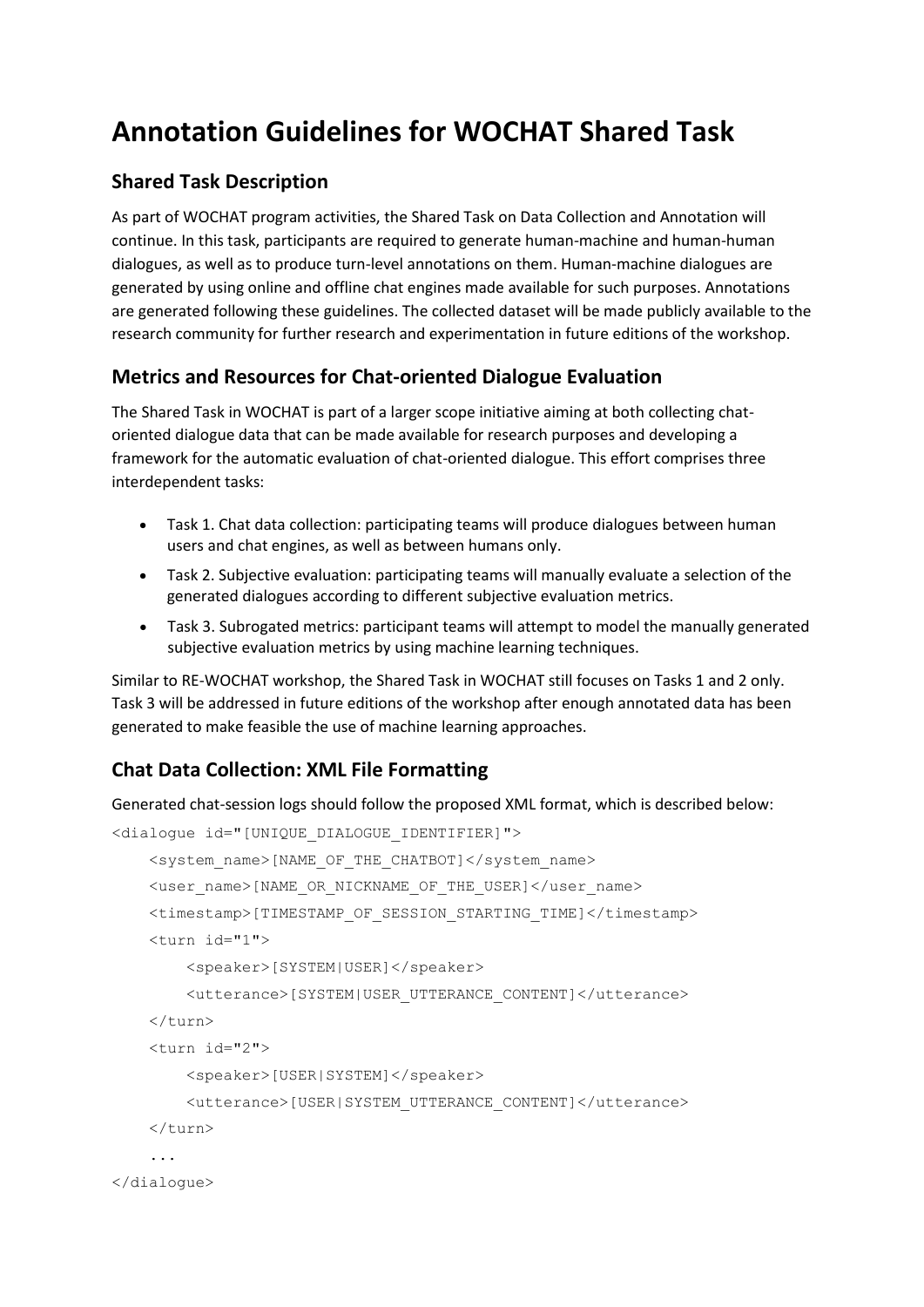Important notes related to chat-session log file formatting:

- The UNIQUE DIALOGUE IDENTIFIER is a string (chatbot name or 'human') followed by an integer sequentially assigned from 00000 to 99999 based on the time stamp of the session.
- For human-human dialogues,  $\langle$ system\_name $\rangle$  and  $\langle$ user\_name $\rangle$  tags should be replaced by  $\langle$ user1\_name> and  $\langle$ user2\_name>. Similarly, for multiparty chat sessions any arbitrary number of  $\langle user|$  name> tags might be added.
- The valid entries for the <speaker> field in a dialogue session are restricted to the same ones defined in the  $\leq$ [value] name> tags. For instance, for a dialogue session including <system\_name> and <user\_name> tags, the only valid entries for <speaker> are SYSTEM and USER.
- Within the utterance contents, any occurrence of speaker names (as defined within the  $\langle$ [value] name> tags) must be replaced by its corresponding tag. For instance, given the definition <system\_name>IRIS</system\_name>, the utterance "about you Iris, you are very funny indeed" must be reported as <utterance>about you SYSTEM NAME, you are very funny indeed</utterance>.
- Additional optional tags can be included inside any  $\tt <sub>turn</sub>$  definition such as, for instance, individual turn's timestamps, dialogue context information or metadata, and evaluationrelated annotations. Evaluation-related annotations are described in detail in the following section.

### **Subjective Evaluation: XML Annotation Formatting**

The proposed subjective evaluation comprises the assignment of one (out of three) basic subjective score to each turn in a chatting session. The three possible valid tags for the subjective scores are: </VALID>, </ACCEPTABLE> and </INVALID>. These three subjective scores should be used according to the following conventions:

- $\bullet$  </VALID>: this score is used to access a response that is semantically and pragmatically valid given the previous utterance as well as the previous recent dialogue context. Some examples of </VALID> responses to <utterance>how old are you?</utterance> include, for instance, <utterance>I am 25</utterance>, <utterance>older than you, for sure</utterance> and <utterance>I am quite young</utterance>.
- </ACCEPTABLE>: this score is used to access a response that is not necessarily semantically valid but can be acceptable, given the previous recent dialogue context, from the pragmatic point of view. Some examples of </ACCEPTABLE> responses to <utterance>how old are you?</utterance> include, for instance, <utterance>let us better talk about food</utterance>, <utterance>how old are you?</utterance> and <utterance>what did you say before?</utterance>.
- $\bullet$  </INVALID>: this score is used to access a response that is definitively invalid given the previous utterance and the recent dialogue context. Some examples of </INVALID> responses to <utterance>how old are you?</utterance> include, for instance, <utterance>he goes to the supermarket every Saturday</utterance>, <utterance>I do not like pizza</utterance> and <utterance>you seem to be running out of money</utterance>.